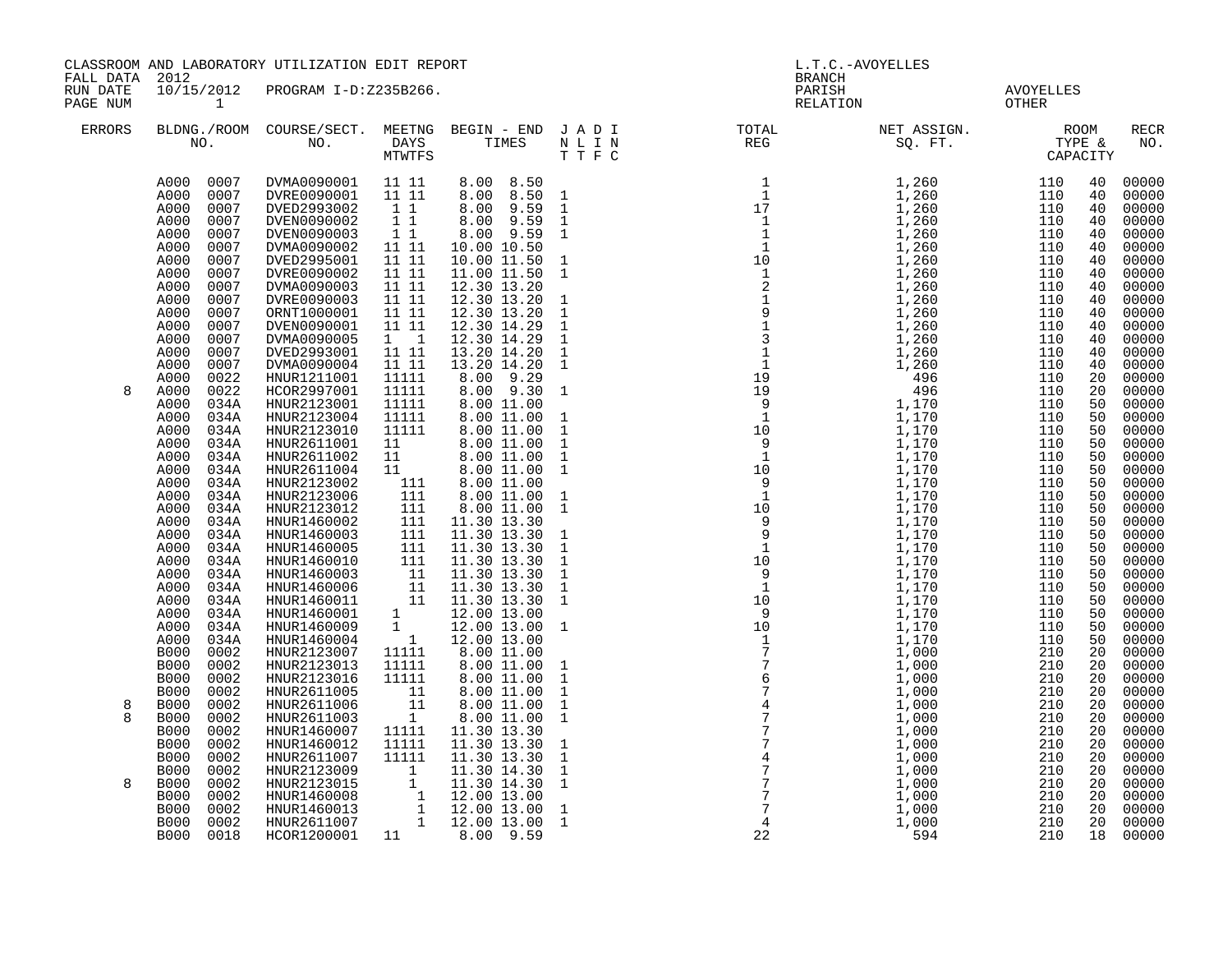|                             | CLASSROOM AND LABORATORY UTILIZATION EDIT REPORT<br>FALL DATA 2012                                                                     |                                                                                                                                                                                                                              |                                                                                                                           |                                                                                        | L.T.C.-AVOYELLES<br><b>BRANCH</b> |                                                                                                                                                                                                                                                                                                                                                                                                                                       |  |                    |                                                                                        |  |
|-----------------------------|----------------------------------------------------------------------------------------------------------------------------------------|------------------------------------------------------------------------------------------------------------------------------------------------------------------------------------------------------------------------------|---------------------------------------------------------------------------------------------------------------------------|----------------------------------------------------------------------------------------|-----------------------------------|---------------------------------------------------------------------------------------------------------------------------------------------------------------------------------------------------------------------------------------------------------------------------------------------------------------------------------------------------------------------------------------------------------------------------------------|--|--------------------|----------------------------------------------------------------------------------------|--|
| RUN DATE<br>PAGE NUM        | $\overline{\mathbf{c}}$                                                                                                                | 10/15/2012 PROGRAM I-D:Z235B266.                                                                                                                                                                                             |                                                                                                                           |                                                                                        |                                   | PARISH<br>RELATION                                                                                                                                                                                                                                                                                                                                                                                                                    |  | AVOYELLES<br>OTHER |                                                                                        |  |
| ERRORS                      |                                                                                                                                        |                                                                                                                                                                                                                              |                                                                                                                           |                                                                                        |                                   | BLDNG./ROOM COURSE/SECT. MEETNG BEGIN – END JADI TOTAL MET ASSIGN. MET ASSIGN. ROOM NO. DAYS TIMES NLIN REG SQ.FT. TYPE &                                                                                                                                                                                                                                                                                                             |  |                    | <b>RECR</b><br>NO.                                                                     |  |
| 4                           | B000 0018<br>B000 0018<br>B000<br>0018<br><b>B000</b><br>0018<br><b>B000</b><br>0018                                                   | $\begin{tabular}{lcccc} HNUR1211001 & & 11 & 8.00 & 11.45 \\ HCOR1601002 & & 1 & 8.30 & 14.00 \\ HCOR1801001 & & 11 & 10.00 & 11.59 \\ HMDT1170001 & & 1 & 1 & 11.30 & 12.30 \\ \end{tabular}$<br>HNUR2123018<br>CPTR1000001 |                                                                                                                           | 11.30 12.30 1<br>1 11.30 14.30<br>11 12.15 14.30 1                                     |                                   |                                                                                                                                                                                                                                                                                                                                                                                                                                       |  |                    | 00000<br>18<br>18<br>00000<br>00000<br>18<br>00000<br>18<br>00000<br>18                |  |
| 8<br>8<br>$\mathsf{R}$      | <b>B000</b><br>0018<br>B000<br>0018<br>B000<br>0018<br>B000<br>0018<br>0022<br>B000<br>B000<br>0022                                    | HCOR1601001 11<br>HPHL1022001 11<br>HCOR1200001<br>JOBS2450001<br>WELD1120001                                                                                                                                                | 111<br>$\begin{smallmatrix}1&1\\1&1&1\end{smallmatrix}$                                                                   | 12.30 14.30<br>12.30 15.00<br>12.40 14.00<br>8.00 8.55<br>8.00 9.59                    |                                   |                                                                                                                                                                                                                                                                                                                                                                                                                                       |  |                    | 00000<br>18<br>00000<br>18<br>00000<br>18<br>00000<br>18<br>00000<br>30<br>30<br>00000 |  |
|                             | <b>B000</b><br>0022<br><b>B000</b><br>0022<br><b>B000</b><br>0022<br><b>B000</b><br>0022<br>B000<br>0022<br><b>B000</b><br>0022        | WELD1130001<br>WELD1411001<br>CPTR1000001<br>JOBS2450002<br>WELD1310001<br>WELD1110003                                                                                                                                       | $\begin{smallmatrix}1&1\\1&1&1\end{smallmatrix}$<br>$1\quad1$<br>11111<br>11<br>1111                                      | 8.00 9.59<br>8.00 10.59<br>10.00 11.55<br>11.30 12.29 1<br>12.30 14.30<br>16.55 18.04  |                                   |                                                                                                                                                                                                                                                                                                                                                                                                                                       |  |                    | 00000<br>30<br>00000<br>30<br>00000<br>30<br>30<br>00000<br>00000<br>30<br>00000<br>30 |  |
|                             | B000<br>0029<br><b>B000</b><br>0029<br>0029<br>B000<br><b>B000</b><br>0029<br>B000<br>0029                                             | WELD2220003<br>WELD1110004<br>WELD1140001<br>WELD1310003<br>WELD1511001                                                                                                                                                      | 11111<br>$1\quad1$<br>$1\,1$<br>$\begin{smallmatrix} &\overline{1}&\overline{1}\ 1&1&1 \end{smallmatrix}$                 | 8.00 9.59<br>8.00 9.59 1<br>8.00 9.59<br>8.00 9.59<br>8.00 10.59                       |                                   |                                                                                                                                                                                                                                                                                                                                                                                                                                       |  |                    | 00000<br>16<br>00000<br>16<br>00000<br>16<br>00000<br>16<br>00000<br>16                |  |
|                             | B000<br>0029<br><b>B000</b><br>0029<br>B000<br>0029<br><b>B000</b><br>0029<br><b>B000</b><br>0029                                      | WELD1512003<br>WELD2110002<br>WELD2210001<br>WELD2310001<br>WELD1120003                                                                                                                                                      | 111<br>$1 1 1$<br>$\begin{smallmatrix}1&1&1\\1&1&1\end{smallmatrix}$<br>$1\quad1$                                         | 8.00 10.59<br>8.00 10.59<br>8.00 10.59<br>8.00 10.59<br>8.00 10.59                     |                                   |                                                                                                                                                                                                                                                                                                                                                                                                                                       |  |                    | 00000<br>16<br>00000<br>16<br>00000<br>16<br>00000<br>16<br>00000<br>16                |  |
| 8<br>8<br>8<br>8            | <b>B000</b><br>0029<br><b>B000</b><br>0029<br><b>B000</b><br>0029<br><b>B000</b><br>0029<br>0029<br><b>B000</b><br><b>B000</b><br>0029 | WELD2222002<br>WELD1110001<br>WELD1210001<br>WELD1420002<br>WELD2110003<br>WELD2111004                                                                                                                                       | 11111<br>11<br>11<br>$\begin{smallmatrix}1&1\\1&1\end{smallmatrix}$<br>11                                                 | 10.00 11.55<br>10.00 11.59<br>10.00 12.00<br>10.00 14.30<br>10.00 14.30<br>10.00 14.30 |                                   |                                                                                                                                                                                                                                                                                                                                                                                                                                       |  |                    | 00000<br>16<br>00000<br>16<br>00000<br>16<br>00000<br>16<br>00000<br>16<br>00000<br>16 |  |
| 8<br>8<br>8<br>$\mathsf{R}$ | B000<br>0029<br>0029<br><b>B000</b><br>0029<br><b>B000</b><br>B000<br>0029<br><b>B000</b><br>0029<br><b>B000</b><br>0029               | WELD2220002<br>WELD2230002<br>WELD2310002<br>WELD2311002<br>WELD1412001<br>WELD2111003                                                                                                                                       | $1\quad1$<br>$11$<br>11<br>11<br>$1\ 1\ 1$<br>$\overline{1}$ $\overline{1}$ $\overline{1}$                                | 10.00 14.30<br>10.00 14.30<br>10.00 14.30<br>10.00 14.30<br>11.00 14.25<br>11.00 14.25 |                                   |                                                                                                                                                                                                                                                                                                                                                                                                                                       |  |                    | 00000<br>16<br>00000<br>16<br>00000<br>16<br>16<br>00000<br>00000<br>16<br>00000<br>16 |  |
| 8<br>8<br>$\mathsf{R}$      | <b>B000</b><br>0029<br><b>B000</b><br>0029<br><b>B000</b><br>0029<br><b>B000</b><br>0029<br><b>B000</b><br>0029<br><b>B000</b><br>0029 | WELD2311001<br>WELD1410003<br>WELD1512002<br>WELD2220001<br>WELD2230004<br>WELD1210003                                                                                                                                       | 1 1 1<br>$\overline{1}$ $\overline{1}$ $\overline{1}$<br>111<br>$\begin{smallmatrix}1&1\\1&1&1\end{smallmatrix}$<br>11111 | 11.00 14.25<br>11.00 14.29<br>11.00 14.30<br>11.00 15.30<br>11.30 14.25<br>12.30 13.29 | $\overline{1}$                    |                                                                                                                                                                                                                                                                                                                                                                                                                                       |  |                    | 16<br>00000<br>00000<br>16<br>00000<br>16<br>00000<br>16<br>00000<br>16<br>00000<br>16 |  |
| 8<br>8<br>8<br>8<br>8       | B000<br>0029<br>0029<br><b>B000</b><br><b>B000</b><br>0029<br>0029<br><b>B000</b><br>0029<br><b>B000</b><br>B000 0029                  | WELD2210002<br>WELD1210002<br>WELD1310002<br>WELD1410002<br>WELD1110002<br>WELD2310001                                                                                                                                       | 11111<br>11<br>11<br>$\overline{1}$ $\overline{1}$<br>11111<br>11111                                                      | 12.30 13.59<br>12.30 14.29<br>12.30 14.29<br>12.30 14.30<br>13.20 14.29<br>14.00 15.29 | $\overline{1}$                    | $\begin{array}{cccccccc} \textbf{N} & \textbf{I} & \textbf{I} & \textbf{N} & \textbf{I} & \textbf{I} & \textbf{I} & \textbf{I} & \textbf{I} & \textbf{I} & \textbf{I} & \textbf{I} & \textbf{I} & \textbf{I} & \textbf{I} & \textbf{I} & \textbf{I} & \textbf{I} & \textbf{I} & \textbf{I} & \textbf{I} & \textbf{I} & \textbf{I} & \textbf{I} & \textbf{I} & \textbf{I} & \textbf{I} & \textbf{I} & \textbf{I} & \textbf{I} & \text$ |  |                    | 00000<br>16<br>00000<br>16<br>00000<br>16<br>16<br>00000<br>16<br>00000<br>16 00000    |  |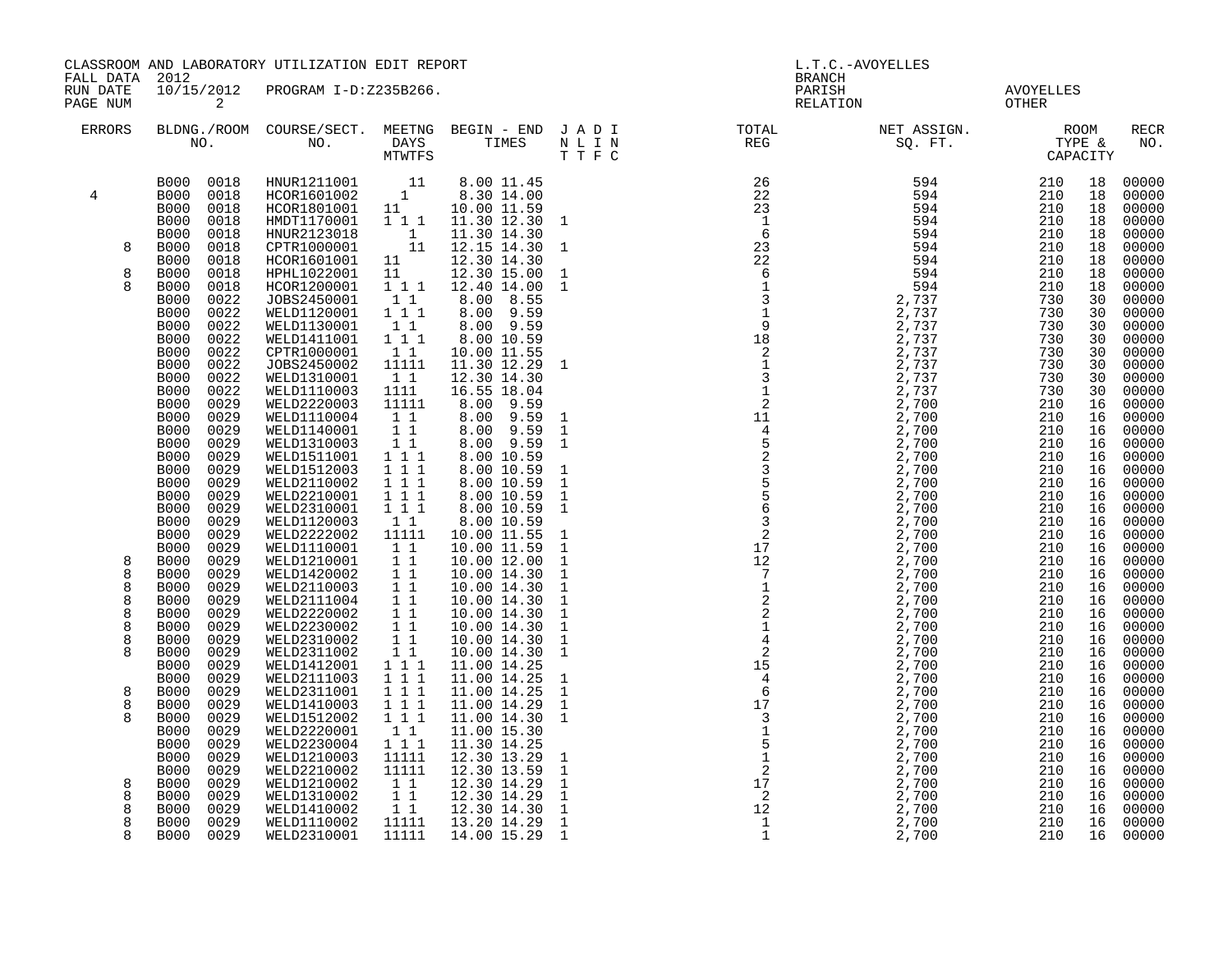| CLASSROOM AND LABORATORY UTILIZATION EDIT REPORT<br>FALL DATA 2012 |                                                                                                                                                                                                                                                                                                                                                                                                                                                                                                                                |                                                                                                                                                                                                                                                                                                                                                                                                                                                                                                                                                                                                                                                        |                                                                                                                                                                                                                                                                                                                                                                                                                      | <b>BRANCH</b>                                                                                                                                                   | L.T.C.-AVOYELLES                                                                                                                                                                                                                                                                                                                                                                                                                 |                                                                                                                                                                                                                                                                                                   |                                                                                                                                                 |                                                                                                                                                              |                                                                                                                                                                                                                                                          |
|--------------------------------------------------------------------|--------------------------------------------------------------------------------------------------------------------------------------------------------------------------------------------------------------------------------------------------------------------------------------------------------------------------------------------------------------------------------------------------------------------------------------------------------------------------------------------------------------------------------|--------------------------------------------------------------------------------------------------------------------------------------------------------------------------------------------------------------------------------------------------------------------------------------------------------------------------------------------------------------------------------------------------------------------------------------------------------------------------------------------------------------------------------------------------------------------------------------------------------------------------------------------------------|----------------------------------------------------------------------------------------------------------------------------------------------------------------------------------------------------------------------------------------------------------------------------------------------------------------------------------------------------------------------------------------------------------------------|-----------------------------------------------------------------------------------------------------------------------------------------------------------------|----------------------------------------------------------------------------------------------------------------------------------------------------------------------------------------------------------------------------------------------------------------------------------------------------------------------------------------------------------------------------------------------------------------------------------|---------------------------------------------------------------------------------------------------------------------------------------------------------------------------------------------------------------------------------------------------------------------------------------------------|-------------------------------------------------------------------------------------------------------------------------------------------------|--------------------------------------------------------------------------------------------------------------------------------------------------------------|----------------------------------------------------------------------------------------------------------------------------------------------------------------------------------------------------------------------------------------------------------|
| RUN DATE<br>PAGE NUM                                               | 3                                                                                                                                                                                                                                                                                                                                                                                                                                                                                                                              | 10/15/2012 PROGRAM I-D:Z235B266.                                                                                                                                                                                                                                                                                                                                                                                                                                                                                                                                                                                                                       |                                                                                                                                                                                                                                                                                                                                                                                                                      |                                                                                                                                                                 | PARISH<br>RELATION                                                                                                                                                                                                                                                                                                                                                                                                               |                                                                                                                                                                                                                                                                                                   | AVOYELLES<br>OTHER                                                                                                                              |                                                                                                                                                              |                                                                                                                                                                                                                                                          |
| ERRORS                                                             |                                                                                                                                                                                                                                                                                                                                                                                                                                                                                                                                | BLDNG./ROOM COURSE/SECT. MEETNG BEGIN – END JADI TOTAL TOTAL NO. NO. DAYS TIMES NLIN REG TTFC                                                                                                                                                                                                                                                                                                                                                                                                                                                                                                                                                          |                                                                                                                                                                                                                                                                                                                                                                                                                      |                                                                                                                                                                 |                                                                                                                                                                                                                                                                                                                                                                                                                                  | NET ASSIGN.<br>SQ. FT. TYPE &<br>CAPACITY                                                                                                                                                                                                                                                         |                                                                                                                                                 |                                                                                                                                                              | <b>RECR</b><br>NO.                                                                                                                                                                                                                                       |
| 8                                                                  | 0029<br><b>B000</b><br>0029<br><b>B000</b><br>0029<br><b>B000</b><br><b>B000</b><br>0029<br><b>B000</b><br>0029<br><b>B000</b><br>0029<br><b>B000</b><br>0029<br>0029<br><b>B000</b><br><b>B000</b><br>0029<br>0029<br><b>B000</b><br><b>B000</b><br>0029<br><b>B000</b><br>0029<br><b>B000</b><br>0029<br>0029<br><b>B000</b>                                                                                                                                                                                                 | WELD2230001<br>11111<br>WELD1140002<br>1111<br>WELD2111002<br>1111<br>WELD1411002<br>1111<br>WELD1412002<br>1111<br>1111<br>WELD2111001<br>WELD2222001<br>1111<br>WELD2230003<br>1111<br>WELD1420001<br>1111<br>WELD1511002<br>1111<br>WELD1512001<br>1111<br>WELD2311002<br>1111<br>WELD2220002<br>1111<br>WELD1210001<br>1111                                                                                                                                                                                                                                                                                                                        | 14.00 15.30 1<br>16.00 16.54<br>16.00 17.05<br>16.00 18.04<br>16.00 18.05<br>16.00 18.05<br>16.00 18.05<br>16.00 18.05<br>16.00 18.20<br>16.00 18.20<br>16.00 18.20<br>16.10 20.15<br>16.10 20.30<br>18.05 19.14                                                                                                                                                                                                     | $\mathbf{1}$<br>$\mathbf{1}$<br>$\mathbf{1}$<br>$\mathbf 1$<br>$\mathbf 1$<br>$\frac{1}{1}$<br>$\mathbf{1}$<br>$\mathbf{1}$<br>$\,1\,$<br>$\mathbf{1}$<br>$1\,$ |                                                                                                                                                                                                                                                                                                                                                                                                                                  | $\begin{array}{cccc} 2\, ,700 & 210 & 210 \\ 2\, ,700 & 210 & 210 \\ 2\, ,700 & 210 & 210 \\ 2\, ,700 & 210 & 210 \\ 2\, ,700 & 210 & 210 \\ 2\, ,700 & 210 & 210 \\ 2\, ,700 & 210 & 210 \\ 2\, ,700 & 210 & 210 \\ 2\, ,700 & 210 & 210 \\ 2\, ,700 & 210 & 210 \\ 2\, ,700 & 210 & 210 \\ 2\,$ |                                                                                                                                                 | 16<br>16<br>16<br>16<br>16<br>16<br>16<br>16<br>16<br>16<br>16<br>16<br>16<br>16                                                                             | 00000<br>00000<br>00000<br>00000<br>00000<br>00000<br>00000<br>00000<br>00000<br>00000<br>00000<br>00000<br>00000<br>00000                                                                                                                               |
| 8<br>8<br>8<br>8<br>8<br>8                                         | <b>B000</b><br>0029<br>0029<br><b>B000</b><br>0029<br><b>B000</b><br><b>B000</b><br>0029<br>0029<br><b>B000</b><br>0029<br><b>B000</b><br>C000<br>0001<br>C000<br>0001<br>C000<br>0001<br>C000<br>0001<br>0001<br>C000<br>0001<br>C <sub>000</sub><br>C000<br>0001<br>C000<br>0001<br>C000<br>0005<br>0005<br>C000<br>C <sub>000</sub><br>0005<br>C000<br>0005<br>C000<br>0005<br>C000<br>0005<br>0005<br>C000<br>C000<br>0005<br>C000<br>0005<br>0014<br>C000<br>C000<br>0014<br>C000<br>0014<br>0014<br>C000<br>C000<br>0014 | WELD2110001<br>1111<br>1111<br>WELD1140002<br>WELD1130002<br>1111<br>WELD1120002<br>1111<br>WELD1410001<br>11111<br>WELD1140003<br>1111<br>111<br>BOTH1210001<br>BOTH1230001<br>11<br>111<br>KYBD1010001<br>BOTH1240001<br>11<br>11<br>OSYS1100001<br>SPCH1015001<br>11<br>BOTH1120001<br>11<br>11<br>BOTH1300001<br>ACCT1100001<br>1111<br>SPPR2993001<br>11111<br>ACCT1200001<br>1111<br>ISYS1440001<br>111<br>BUSM1050001<br>111<br>JOBS2450001<br>11<br>1 1<br>ISYS1440002<br>1 1 1<br>BUSE1030001<br>CSRV1000001<br>111<br>CPTR1310001<br>1111<br>CPTR1320001<br>111<br>$\overline{1}$<br>CPTR1002001<br>111<br>BOTH2110001<br>MATR1350001<br>111 | 18.05 20.30<br>18.10 19.05<br>18.20 19.30<br>18.25 19.55<br>19.15 20.25<br>19.35 20.30<br>8.00 8.50<br>8.00 9.20<br>$9.00$ $9.50$<br>9.30 10.50<br>10.00 11.20<br>11.00 12.15<br>13.30 14.50<br>13.30 14.50<br>8.00 9.20<br>$8.00$ 9.29<br>9.30 10.50<br>9.30 10.50<br>11.00 11.50<br>11.00 11.50<br>12.30 14.20<br>13.30 14.20<br>14.30 15.20<br>7.00 7.59<br>8.00 9.20<br>8.00 10.50<br>11.00 11.50<br>11.00 11.50 | $\mathbf 1$<br>$\mathbf{1}$<br>$\mathbf{1}$<br>$\mathbf{1}$<br>$\mathbf{1}$<br>$\mathbf{1}$<br>1<br>$\mathbf{1}$<br>$\mathbf{1}$                                | $\begin{array}{cccccccccccc} \text{L} & \text{R} & \text{R} & \text{R} & \text{R} & \text{R} & \text{R} & \text{R} & \text{R} & \text{R} & \text{R} & \text{R} & \text{R} & \text{R} & \text{R} & \text{R} & \text{R} & \text{R} & \text{R} & \text{R} & \text{R} & \text{R} & \text{R} & \text{R} & \text{R} & \text{R} & \text{R} & \text{R} & \text{R} & \text{R} & \text{R} & \text{R} & \text{R} & \text{R} & \text{R} & \$ | 437<br>437<br>437<br>437<br>437<br>437<br>437<br>995<br>995<br>995<br>995<br>995<br>995<br>995<br>995<br>995<br>995<br>995<br>995<br>995<br>995                                                                                                                                                   | 110<br>110<br>110<br>110<br>110<br>110<br>110<br>210<br>210<br>210<br>210<br>210<br>210<br>210<br>210<br>210<br>210<br>210<br>210<br>210<br>210 | 16<br>16<br>16<br>16<br>16<br>16<br>6<br>6<br>6<br>6<br>6<br>6<br>6<br>6<br>18<br>18<br>18<br>18<br>18<br>18<br>18<br>18<br>18<br>18<br>18<br>18<br>18<br>18 | 00000<br>00000<br>00000<br>00000<br>00000<br>00000<br>00000<br>00000<br>00000<br>00000<br>00000<br>00000<br>00000<br>00000<br>00000<br>00000<br>00000<br>00000<br>00000<br>00000<br>00000<br>00000<br>00000<br>00000<br>00000<br>00000<br>00000<br>00000 |
|                                                                    | 0014<br>C000<br>C000<br>0014                                                                                                                                                                                                                                                                                                                                                                                                                                                                                                   | KYBD1111001<br>11111<br>ISYS1650001                                                                                                                                                                                                                                                                                                                                                                                                                                                                                                                                                                                                                    | 12.30 13.20<br>1 1 1 1 2 30 14 20 1                                                                                                                                                                                                                                                                                                                                                                                  |                                                                                                                                                                 |                                                                                                                                                                                                                                                                                                                                                                                                                                  | 995<br>995                                                                                                                                                                                                                                                                                        | 210<br>210                                                                                                                                      | 18<br>18                                                                                                                                                     | 00000<br>00000                                                                                                                                                                                                                                           |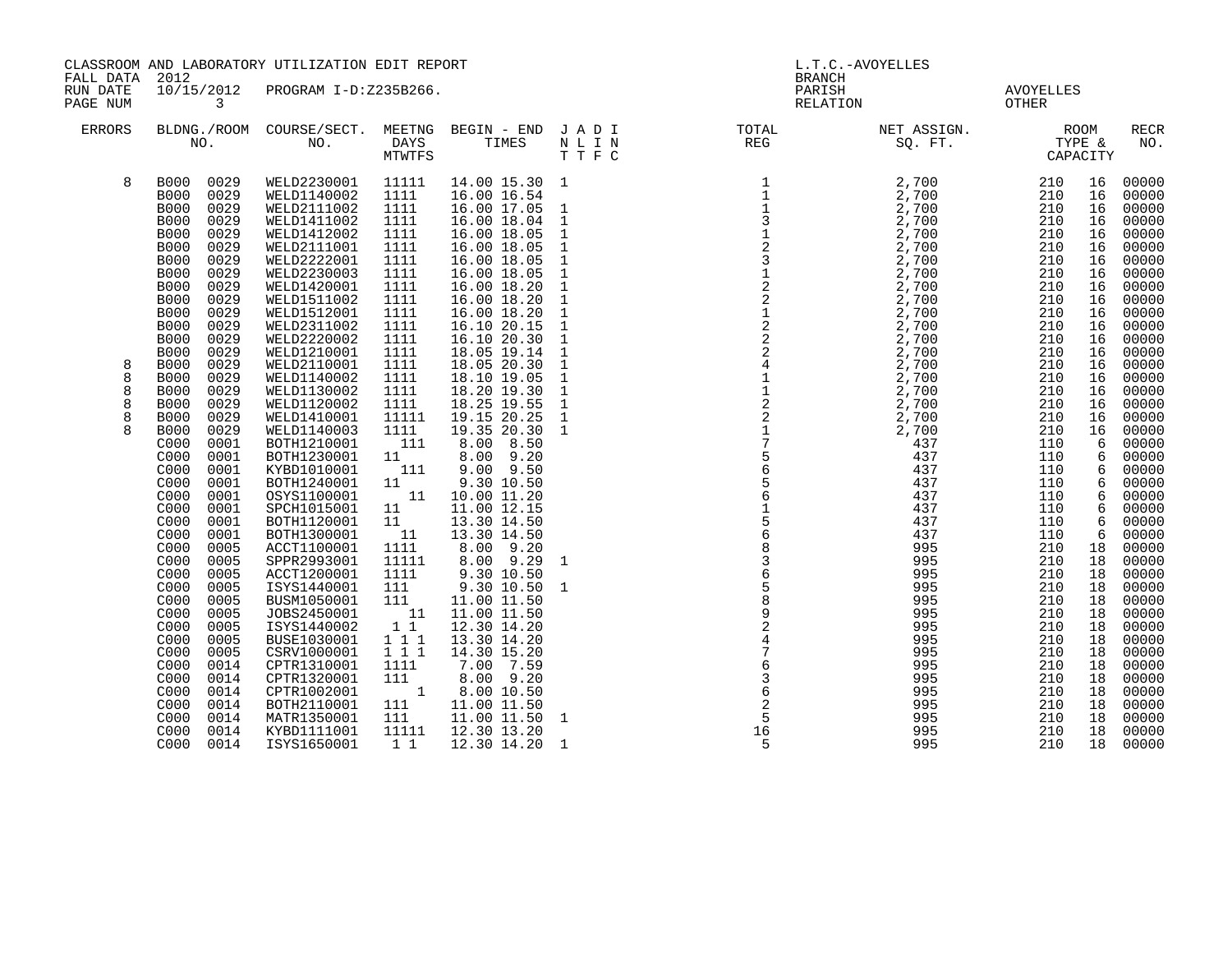## E R R O R P A G E L.T.C.-AVOYELLES

- ERROR 1 CLASS AND LABORATORY UTILIZATION FILE DOES NOT MATCH WITH BLDGS AND ROOMS FILE. THE ROOM, BUILDING, AND CLASS FILES MUST ALL MATCH. IF THE ROOM NUMBER ON THE UTILIZATION IS CORRECT, THE ROOM SHOULD TO BE ADDED TO THE ROOM FILE.
- ERROR 2 THERE SHOULD BE AT LEAST ONE ENTRY IN THE DAYS-OF-WEEK-COURSE-MEETS FIELD.
- ERROR 3 BEGIN-END-TIME FIELDS MUST BE BETWEEN 06.00 AND 23.00
- ERROR 4 WARNING CLASS TIME EXCEEDS 5 HOURS. 1

- ERROR 5 ROOM TYPE INVALID FOR TEACHING CLASS, CLASSES CANNOT BE SCHEDULED IN ROOMS DESIGNATED AS CIRCULATION, CUSTODIAL OR MECHANICAL.
- ERROR 7 THE TOTAL REGISTRANTS FIELD MUST NOT BE BLANK OR ZEROS
- ERROR 8 WARNING EXCEEDS THE CAPACITY OF THE ROOM BY 50% (IF THIS IS A JOINT CLASS ITS REGISTRANTS ARE INCLUDED). 30 PLEASE CHECK THE CAPACITY OF THE ROOM AS IT APPEARS ON THE ROOM FILE.
- ERROR 9 UNLESS THERE IS A JOINT CLASS, ALTERNATE WEEKS OR INCONSISTENT MEETING TIMES, THERE SHOULD BE NO DUPLICATES.

| TOTAL ERRORS (INCLUDING WARNINGS)                                  |     |
|--------------------------------------------------------------------|-----|
| TOTAL NUMBER OF RECORDS READ                                       | 146 |
| TOTAL NUMBER OF RECORDS ACCEPTED FOR SPACE UTILIZATION COMPUTATION | 146 |
| NUMBER OF JOINT-CLASS RECORDS                                      | 94  |
| NUMBER OF ALTERATE WEEKS RECORDS                                   |     |
| NUMBER OF DIFFERENT TIMES RECORDS                                  |     |

NUMBER OF INCONSISTENT RECORDS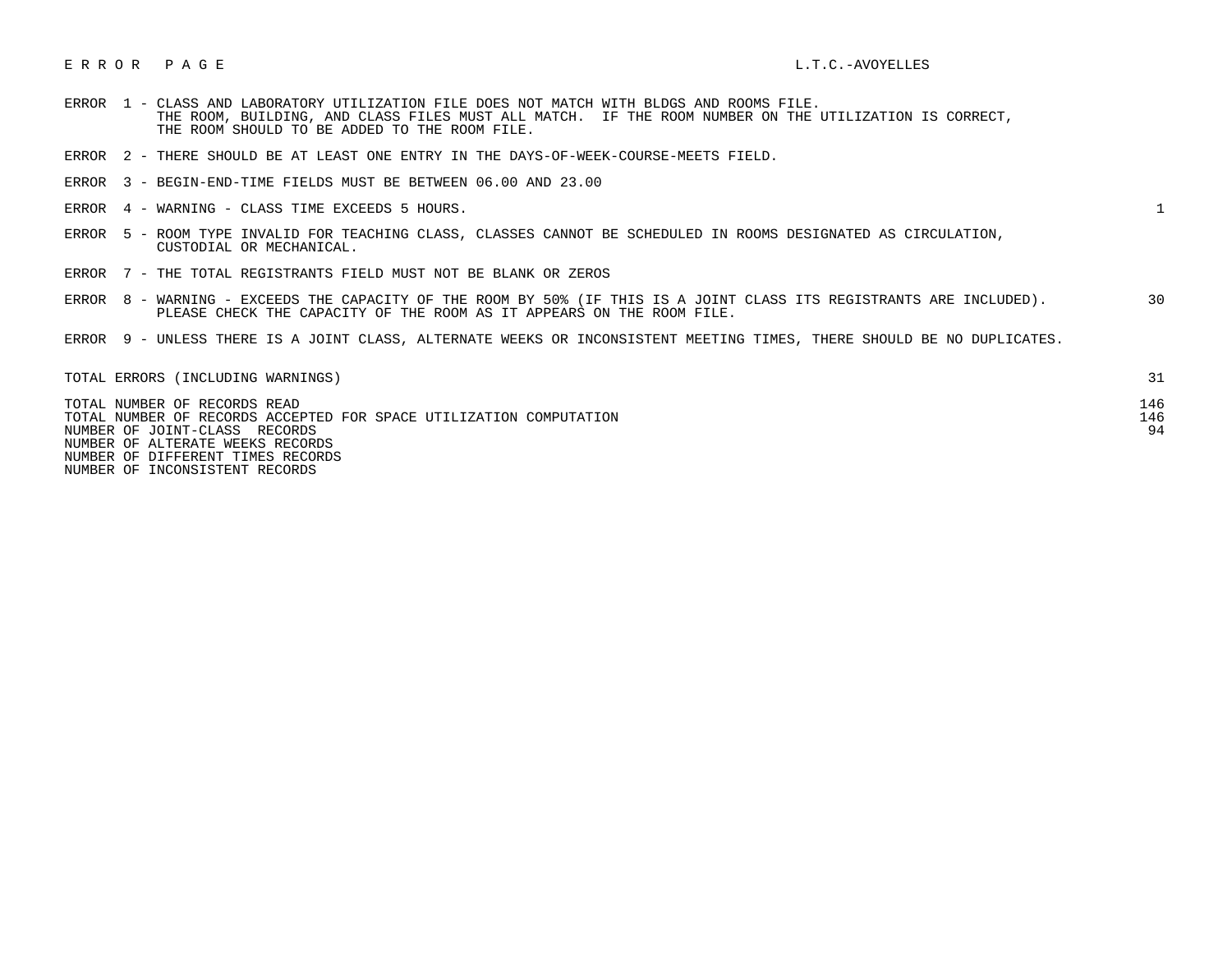|                                                                                      | DAY USE         | NIGHT USE       | TOTAL           |
|--------------------------------------------------------------------------------------|-----------------|-----------------|-----------------|
|                                                                                      | $(0600 - 1700)$ | $(1700 - 2300)$ | $(0600 - 2300)$ |
| *CLASSROOM FACILITIES                                                                |                 |                 |                 |
| TOTAL NUMBER OF ROOMS                                                                |                 |                 | 6               |
| TOTAL NUMBER OF STATIONS (CAPACITY)                                                  |                 |                 | 146             |
| WEEKLY STUDENT CONTACT HOURS                                                         | 1530            |                 | 1530            |
| WEEKLY TOTAL OF ROOMS AVAILABLE - COUNTED IN HALF HOUR INCREMENTS                    | 540             | 300             | 840             |
| WEEKLY TOTAL OF ROOMS IN USE - COUNTED IN HALF HOUR INCREMENTS                       | 472             |                 | 472             |
| WEEKLY TOTAL OF STUDENT STATIONS AVAILABLE - COUNTED IN HALF HOUR INCREMENTS         | 13140           | 7300            | 20440           |
| WEEKLY TOTAL OF STATIONS AVAILABLE IN ROOMS IN USE - COUNTED IN HALF HOUR INCREMENTS | 19228           |                 | 19228           |
| WEEKLY TOTAL OF STATIONS IN USE - COUNTED IN HALF HOUR INCREMENTS                    | 3060            |                 | 3060            |
| PERCENT OF ROOMS IN USE TO ROOMS AVAILABLE                                           | 87.4            | $\cdot$ 0       | 56.2            |
| PERCENT OF STATIONS IN USE TO STATIONS AVAILABLE                                     | 23.3            | $\cdot$ 0       | 15.0            |
| PERCENT OF STATIONS IN USE TO STATIONS AVAILABLE IN OCCUPIED ROOMS                   | 15.9            | $\cdot$ 0       | 15.9            |
|                                                                                      |                 |                 |                 |
|                                                                                      | DAY USE         | NIGHT USE       | TOTAL           |
|                                                                                      | $(0600 - 1700)$ | $(1700 - 2300)$ | $(0600 - 2300)$ |
| <b>CLASSROOM</b>                                                                     |                 |                 |                 |
| TOTAL NUMBER OF ROOMS                                                                |                 |                 | 6               |
| TOTAL NUMBER OF STATIONS (CAPACITY)                                                  |                 |                 | 146             |
| WEEKLY STUDENT CONTACT HOURS                                                         | 1530            |                 | 1530            |
| WEEKLY TOTAL OF ROOMS AVAILABLE - COUNTED IN HALF HOUR INCREMENTS                    | 540             | 300             | 840             |
| WEEKLY TOTAL OF ROOMS IN USE - COUNTED IN HALF HOUR INCREMENTS                       | 472             |                 | 472             |
| WEEKLY TOTAL OF STUDENT STATIONS AVAILABLE - COUNTED IN HALF HOUR INCREMENTS         | 13140           | 7300            | 20440           |
| WEEKLY TOTAL OF STATIONS AVAILABLE IN ROOMS IN USE - COUNTED IN HALF HOUR INCREMENTS | 19228           |                 | 19228           |
| WEEKLY TOTAL OF STATIONS IN USE - COUNTED IN HALF HOUR INCREMENTS                    | 3060            |                 | 3060            |
| PERCENT OF ROOMS IN USE TO ROOMS AVAILABLE                                           | 87.4            | $\cdot$ 0       | 56.2            |
| PERCENT OF STATIONS IN USE TO STATIONS AVAILABLE                                     | 23.3            | $\cdot$ 0       | 15.0            |
|                                                                                      |                 |                 |                 |